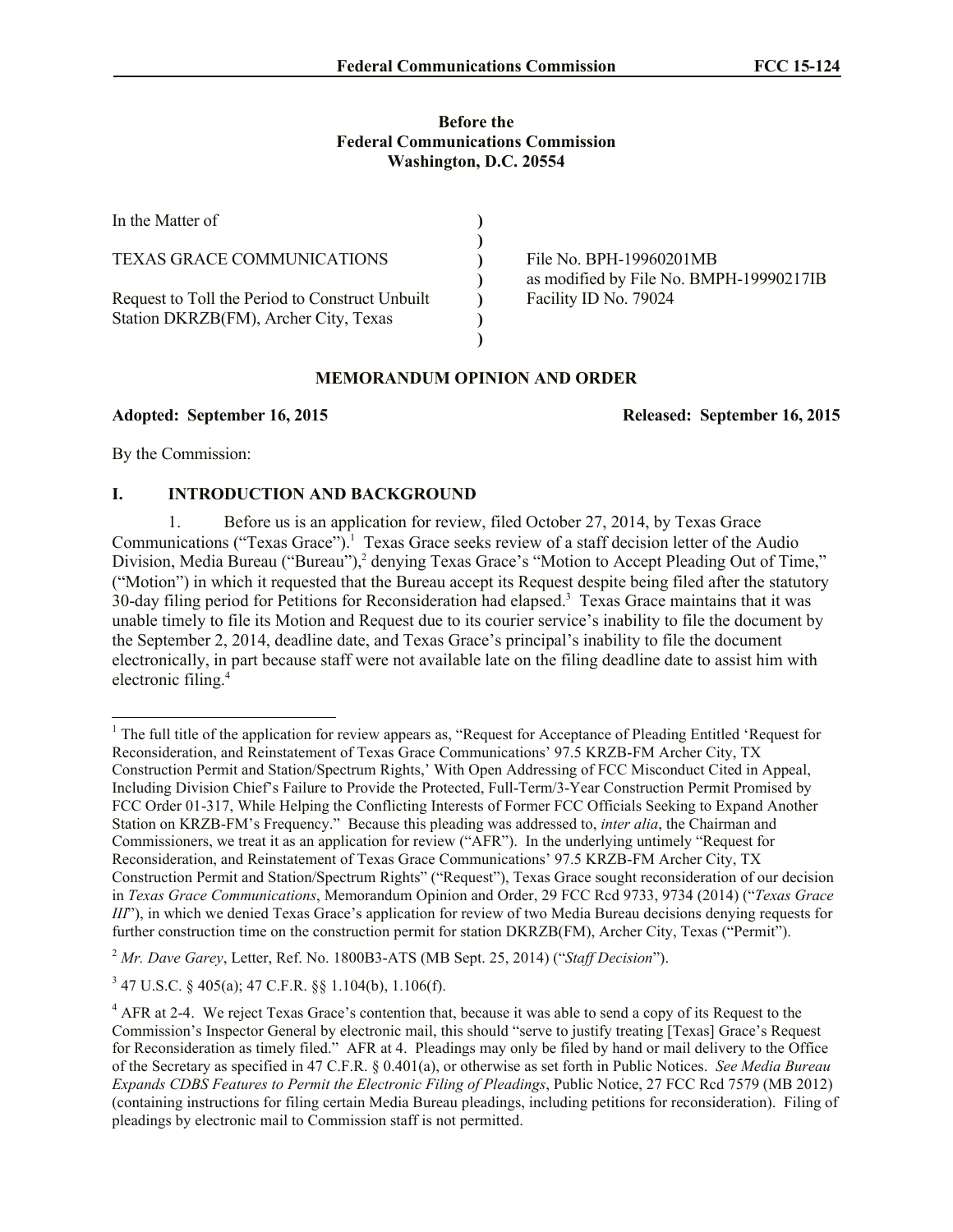2. The DKRZB(FM) Permit was originally granted more than 18 years ago, in October 1996, and Texas Grace was given the then-standard 18-month construction period. The Request that Texas Grace seeks to file is the latest in a series of pleadings dating back to March 5, 1999, when Texas Grace first sought tolling of the construction period for the Permit.<sup>5</sup> Although the Commission subsequently held that Texas Grace was not entitled to tolling at that time, it nonetheless granted Texas Grace a full additional three-year construction period in its October 26, 2001, Memorandum Opinion and Order.<sup>6</sup> That construction period, after further tolling, ended on April 9, 2010, and the Permit expired on that date.<sup>7</sup> The full history of Texas Grace's Permit is set forth in *Texas Grace I*, the Commission's March 1, 2005, Memorandum Opinion and Order,<sup>8</sup> and *Texas Grace III*, as well as various Bureau decisions. Briefly, Texas Grace's ongoing contention is that it is entitled to an uninterrupted three-year period in which to construct its station. Thus, despite the fact that Texas Grace has had a total of over 44 "unencumbered" months in which to construct,<sup>9</sup> Texas Grace continues to insist that its construction period should be reset for an additional new three-year term each time a tolling event occurs. Moreover, in the AFR, Texas Grace attributes its failure to construct DKRZB within those 44 months to a variety of causes, including but not limited to allegations of "agency misconduct" by current Commission staff and alleged favoritism shown to former Commission staff.<sup>10</sup>

### **II. DISCUSSION**

3. Despite the many allegations raised in the AFR and exhibits thereto – most of which are irrelevant to the issue of untimely filing – we limit our review to the propriety of the Bureau's denial of Texas Grace's Motion and refusal to accept the untimely Request. Having reviewed the record and the *Staff Decision*, we conclude that the Bureau properly decided the matters raised below, and uphold the *Staff Decision* for the reasons stated therein. As the Bureau noted, the Commission generally lacks the authority to waive the statutory 30-day period in which to file a petition for reconsideration,<sup>11</sup> absent extremely unusual circumstances.<sup>12</sup> The failure of a courier service timely to deliver pleadings is not

<sup>7</sup> *Dave Garey, Proprietor, Texas Grace Communications*, Letter, Ref. No. 1800B3-IB (MB Dec. 19, 2008). *See also Texas Grace III*, 29 FCC Rcd at 9734 (finding that "Texas Grace has failed to timely construct its station," and agreeing with the Bureau that it was not entitled to additional time to do so).

8 *Texas Grace Communications*, Memorandum Opinion and Order, 20 FCC Rcd 4820 (2005) ("*Texas Grace II*") (dismissing as untimely applications for review and petition for reconsideration of orders denying further tolling of the Permit).

 $9$  *Id.* at 9733 n.3 (noting that Texas Grace received approximately 44 unencumbered months of construction time since the release of *Texas Grace I* – that is, over and above the original 18-month construction period – albeit in three segments of 19 months, 5-1/2 months, and 19-1/2 months each). We summarily rejected Texas Grace's ongoing contention that its construction period must consist of 36 consecutive months. *Id*. at 9734.

<sup>10</sup> *See*, *e.g.*, AFR at 6-9.

 $11$  Section 405(a) of the Communications Act of 1934, as amended, requires that a "petition for reconsideration must be filed within thirty days from the date upon which public notice is given of the order, decision, report or action of the Commission . . . " for which reconsideration is sought. 47 U.S.C. §405(a). *See also* 47 C.F.R. § 1.106(f).

<sup>12</sup> *See NetworkIP, LLC v. FCC*, 548 F.3d 116, 127 (D.C. Cir. 2008) ("*NetworkIP*") (attorney's failure to include proper filing fees was not sufficiently unusual circumstance to justify Commission's allowing late-filed complaint); *Virgin Islands Telephone Corporation v. FCC*, 989 F.2d 1231, 1237 (D.C. Cir. 1993) (upholding the Commission's refusal to entertain a petition for reconsideration where the petition had been filed one day late, and intra-law firm miscommunications did not constitute extenuating circumstances excusing the petitioner from filing within the

(continued….)

 5 47 C.F.R. § 73.3598(b) – (d) (the period of construction for an original construction permit shall toll when construction is prevented by certain enumerated causes not under the permittee's control; permittee must notify the Commission of the commencement and cessation of tolling events).

<sup>6</sup> *Texas Grace Communications*, Memorandum Opinion and Order, 16 FCC Rcd 19167 (2001) ("*Texas Grace I*") (denying tolling as requested under 47 C.F.R. § 73.3598(b), but waiving 47 C.F.R. § 73.3598(a) on Commission's own motion to grant Texas Grace an additional 36 months to construct).